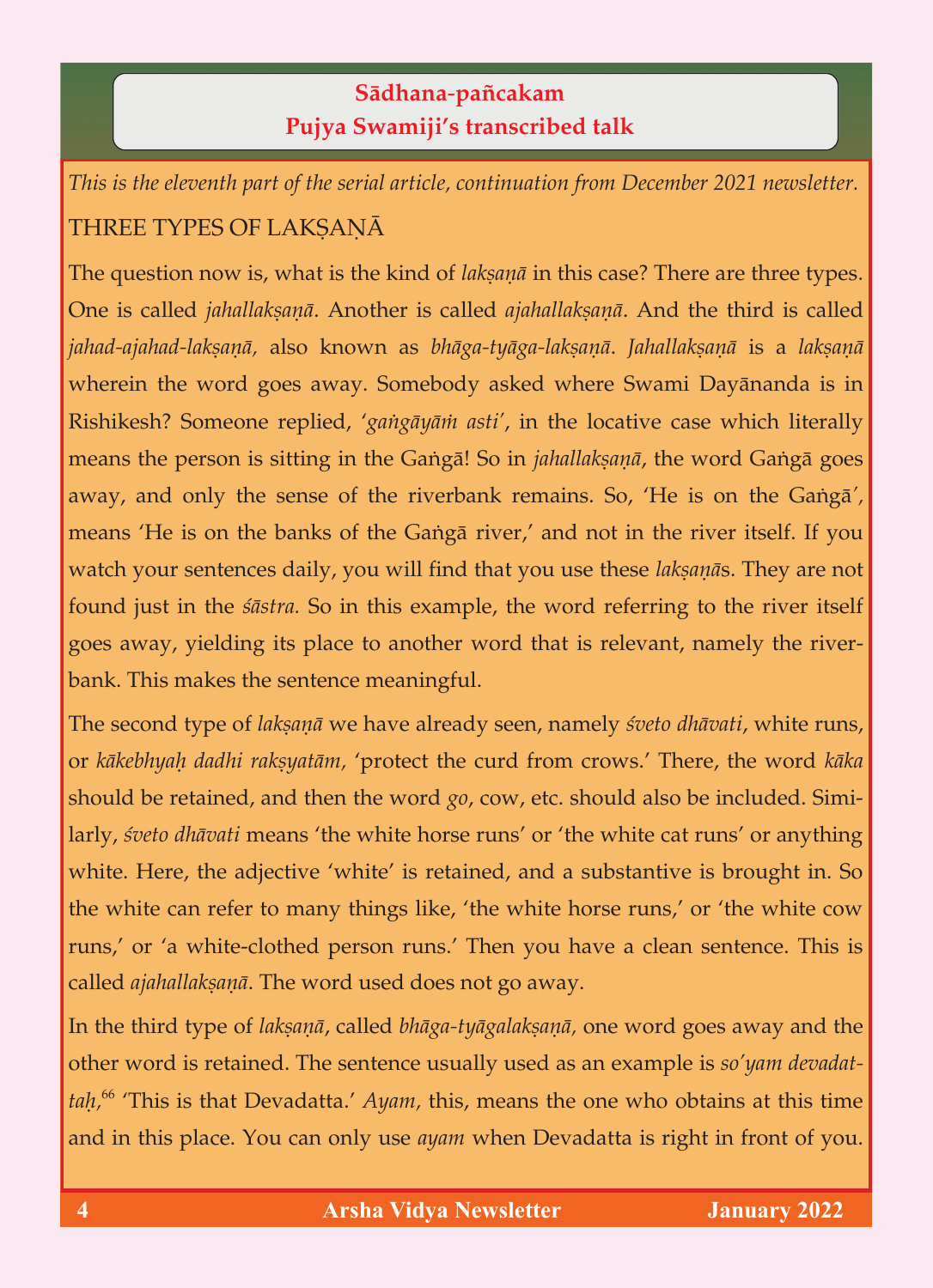*Saù,* he, means the one who is at another time or place. So '*saù ayam devadattaù*', where else or in some other time. But there are not two Devadattas.

To explain this example, there is a story: There were three friends living together in Chennai and another in Coimbatore. The third guy, Devadatta, disappeared. Nobody knew where he was. Ten years went by. Then one day, the first two friends planned to meet each other in Coimbatore. When the first friend arrived at the spot, he saw the second friend talking to someone, a person with long hair and a beard. So he waited for introduction. Then the second friend said to him, 'Hey, do you recognize this person?' The first friend replied, 'No, I don't know him. Who is he?' And the second friend said, 'So'yam devadattah, this is that Devadatta.' Sah refers to Devadatta. So with the word sah, the second friend retained the meaning of Devadatta, while negating that other time, which was ten years ago, and that other place, which was Chennai. That time and place cannot be the same as now, so they are dropped. But the Devadatta in both of them is retained. as now, so they are dropped. But the Devadation in both of the Devadatta in both of the  $\alpha$ 

There is only one Devadatta, who is retained. The *viruddha-amsa*, contradictory aspect, of the sentence is given up, however, and therefore it is called *bhāgatyāga*laksana. Bhāga means a part, tyāga means giving up. One part is given up and one *lakñaëa. Bhäga* means a part, *tyäga* means giving up. One part is given up and one part is retained. If you say  $\bar{a}$ *tm* $\bar{a}$  is *nitya*, eternal, then it is *bhāgatyāga- lakṣaṇa*. We understand *nitya* in a certain way, and therefore the word meaning of *nitya* is reunderstand *nitya* in a certain way, and therefore the word meaning of *nitya* is retained, but our concept of time-bound *nitya* is removed. We do the same thing

with satyam.<br>Therefore we have this bhāga-tyāga-lakṣaṇa, also called *jahad-ajahad-lakṣaṇa*, Therefore we have this *bhäga-tyäga-lakñaëa*, also called *jahad-ajahad-lakñaëa,*  where the contradictory aspect of the sentence is given up, and only the noncontradictory part is retained and immediately understood. In this way, the meaning of the sentence becomes very clear to you. In the sentence *tat tvam asi, tat* re

\_\_\_\_\_\_\_\_\_\_\_\_\_\_\_\_\_\_

<sup>&</sup>lt;sup>66</sup> सोऽयं देवदत्तः *ऽ* सः अयं देवदत्तः